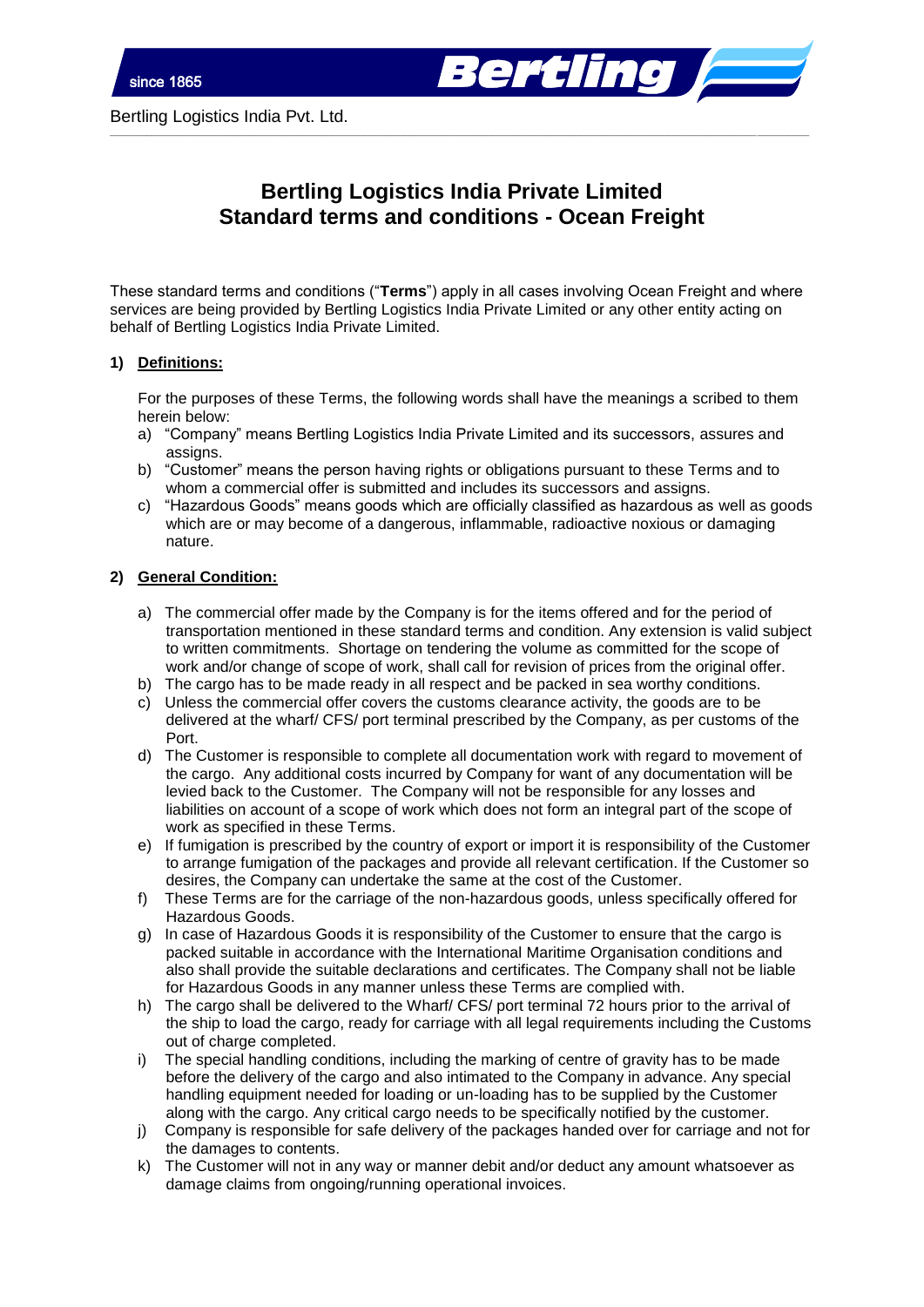erting *b*oos

Bertling Logistics India Pvt. Ltd.

# **3) Volume:**

a) The Company reserves the right to measure the cargo, in case of any doubt with regard to the volume declared. In case, variations are observed, the revised volume will be the basis for calculation of the freight.

\_\_\_\_\_\_\_\_\_\_\_\_\_\_\_\_\_\_\_\_\_\_\_\_\_\_\_\_\_\_\_\_\_\_\_\_\_\_\_\_\_\_\_\_\_\_\_\_\_\_\_\_\_\_\_\_\_\_\_\_\_\_\_\_\_\_\_\_\_\_\_\_\_\_\_\_\_\_\_\_\_\_\_\_\_\_\_\_\_\_\_\_\_\_\_\_\_\_\_\_\_\_\_\_\_\_\_\_\_\_\_\_\_\_\_\_\_\_\_\_\_\_\_\_\_\_\_\_\_\_\_\_\_\_\_

- b) Similarly, the shipping lines used by the Company, also reserves the right to measure and if there is any variation, the volume charged by the shipping line will be the basis for calculating the freight and the same shall be firm and final in all respects.
- c) The extreme measurements will be taken for calculating the volume.
- d) In case of heavy lift cargo, for which separate rates are offered, the ancillary cargo will also be treated as heavy lift cargo and the applicable rates alone will be charged, even though, the individual packaged sizes may be that of normal cargo.
- e) Ocean freight will be charged on the freight ton basis, only as per the shipping line/surveyor measurements.
- f) All detention and/or dead freight charges are payable on demand, irrespective of the overall credit terms as otherwise agreed.

## **4) Documents:**

- a) Company will issue the following documents only unless agreed otherwise:
	- i) FCR when specifically requested for by Letter of Credit.
	- ii) MTO when more than one mode of transport is involved.
	- iii) FITAA bill of Lading when specifically required.
- b) FCR and FITAA bills of lading will be governed by their respective conditions mentioned on the reverse.
- c) MTO document will be governed by the Multi Model Act 2000.
- d) In case of break bulk shipments all bills of lading issued will be governed by CONLINE 2000 Terms also over and above the conditions mentioned on the reverse.
- e) All shipped on board documents will be issued only after the sailing of the vessel.
- f) Additional copies of bills of lading requested for shall be mentioned before the shipment by the Customer.
- g) In order to issue the shipping documents the Customer need to provide the relevant portion of the Letter of Credit.
- h) Any liability on the documents will be restricted to the limits set under the respective provisions of law under which the above documents are issued.

## **5) Outsourcing:**

- a) As the company is a Non-Vessel Operating Common Carrier ("NVOCC") operator, Company reserves the right to subcontract all the jobs of international carriage and/or coastal movements/transportation entrusted to it, to any third party of its choice.
- b) In such cases any special conditions of carriage laid down by the vendor employed by the Company will be passed on to the Customer and will bind on the Customer.
- c) Over all responsibility of the carriage still remains with the Company.
- d) The Company retains the right to carriage the goods either under deck or on deck depending upon the dimensions and the stowage of the cargo in the vessel.
- e) The carrier shall have the right to carry the cargo in parts.
- f) The average clauses when imposed by the carrier on the Company, the same will be applicable and passed on to the Customer.

## **6) Payment:**

- a) Unless the credit is expressly extended on ocean price, all freights are payable in advance within 3 days from the date of the sailing of the vessel and the shipping documents will be handed over only on receipt of the ocean freight payment.
- b) All payment shall be made by means of either cheque or demand draft payable in the places, where the Company has branches or at Mumbai.
- c) The exchange rate applied will be rate applied by the carrier or otherwise incurred by the Company.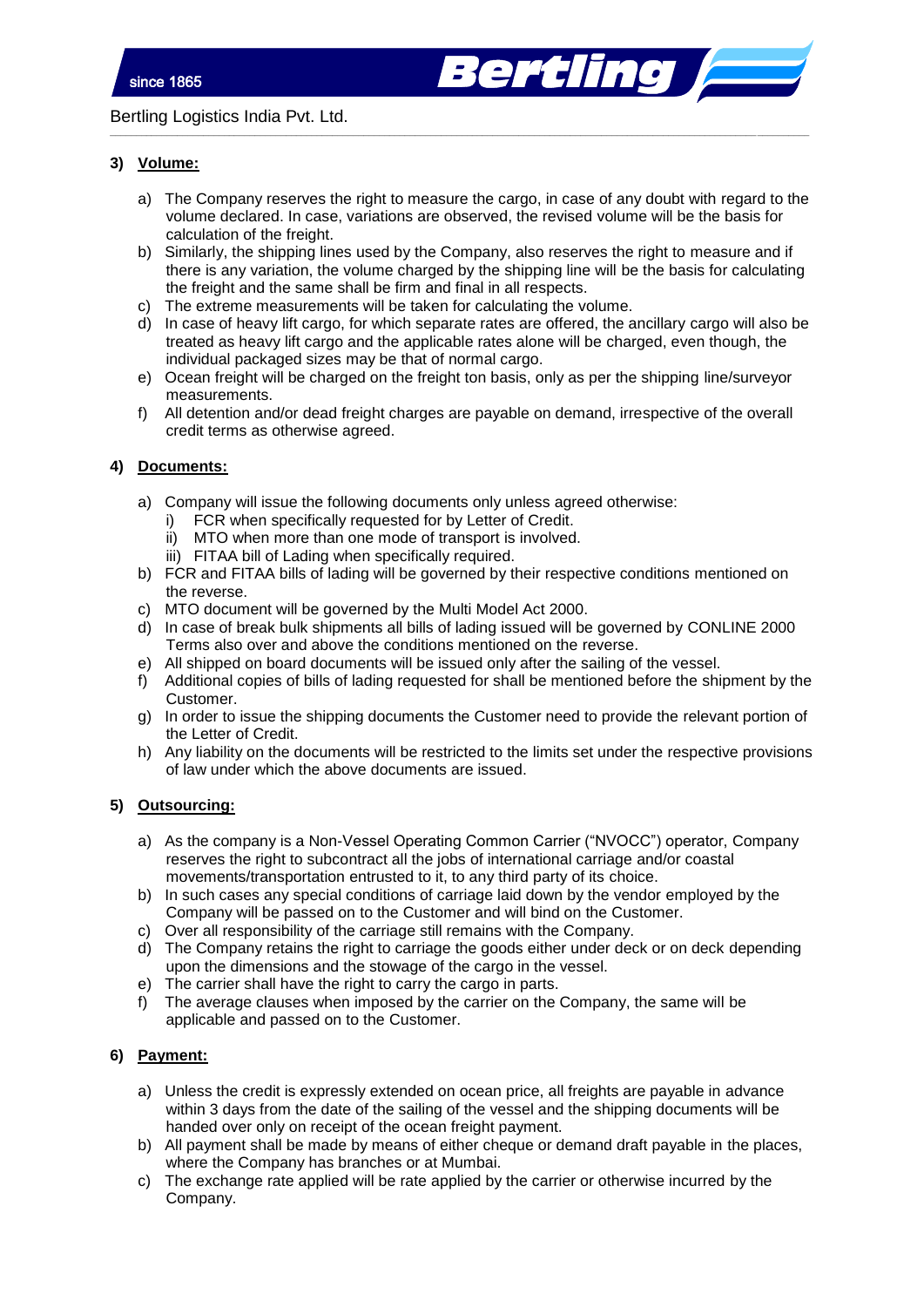

d) In case of any freight tax or any other tax, charge, fee or other charges whatsoever, payable on the cargo the same will be passed on to the Customer over and above the freight.

\_\_\_\_\_\_\_\_\_\_\_\_\_\_\_\_\_\_\_\_\_\_\_\_\_\_\_\_\_\_\_\_\_\_\_\_\_\_\_\_\_\_\_\_\_\_\_\_\_\_\_\_\_\_\_\_\_\_\_\_\_\_\_\_\_\_\_\_\_\_\_\_\_\_\_\_\_\_\_\_\_\_\_\_\_\_\_\_\_\_\_\_\_\_\_\_\_\_\_\_\_\_\_\_\_\_\_\_\_\_\_\_\_\_\_\_\_\_\_\_\_\_\_\_\_\_\_\_\_\_\_\_\_\_\_

# **7) TDS:**

- a) The tax is not deductible where the carrier is able to produce tax exemption certificate.
- b) In other cases the tax can be deducted at source at the prevalent rate and the necessary certificate is to be issued within 30 days from the date of the deduction.

### **8) Right to lien and detention:**

The Company has a right of lien and a right of detention over the goods or other securities and effects lying within its power of disposal in respect of any amount whether already due for payment or not which the Company is entitled to receive in respect of service to the Customer. In exercise of the lien under this clause, the Company shall be entitled to dispose of the goods, either by the public or private sales upon which lien is exercised, to recover the Company's dues provided that the Company gives a written notice of at least 2 days to the Customer of its intention to do so. The Company is entitled to recover the entire balance amount from the Customer after recovery of the dues by the sales of the goods under this clause and the right exercised by the Company under this clause, shall not be deemed to be a waiver of the Company's right to take further legal steps to recover the dues.

### **9) Force majeure and Hindrances:**

- a) Force majeure clause is applicable for all movements covered by the bills of lading and the same will include:
	- i) Act of God
	- ii) Terror acts, Riot, Strike, War, Civil commotion etc.,
	- iii) Flood, rain, earthquake Tsunami and other natural calamities including fire.
	- iv) Permission/s from the relevant authorities any delay/denial arising thereof.
- b) If at any time the Company's performance is or is likely to be affected by any hindrance or risk of any kind (including the conditions of the goods) or for Force Majeure event not arising from any fault or neglect of the Company and which cannot be avoided by the exercise of reasonable endeavors, the Company may abandon the carriage of the goods and, where reasonably possible, make the goods or any part of them available to the Customer at a place which the Company may deem safe and convenient, whereupon delivery shall be deemed to have been made, and the responsibility of the Company in respect of such goods shall cease. In any event, the Company shall be entitled to the agreed remuneration under these Terms and the Customer shall pay any additional costs resulting from the above-mentioned circumstances.

# **10) Liability of the Company:**

- a) The Company is not liable for acts and omissions by third parties, such as, but not limited to, carriers, warehousemen, stevedores, port authorities and other freight forwarders, unless the Company has failed to exercise due diligence in selecting, instructing or supervising such third parties.
- b) The Company shall in no event be liable for:
	- i) valuables or Hazardous unless declared to the Company at the time of the conclusion of these Terms and Conditions,
	- ii) loss following from delay unless expressly agreed in writing,
	- iii) indirect or consequential loss such as, but not limited to, loss of profit and loss of market.
- c) The value of the goods shall be determined according to the current commodity exchange price or, if there is no such price, according to the current market price or, if there is no commodity exchange price or current market price, by reference to the normal value of the goods of the same kind and quality.
- d) The Company shall not be or become liable for any loss of or damage to the goods in an amount exceeding the equivalent of 2 SRD per kilogram of gross weight of the goods lost or damaged unless a larger amount is recovered from a person for whom the Company is responsible. If the goods have not been delivered within 30 consecutive days after the date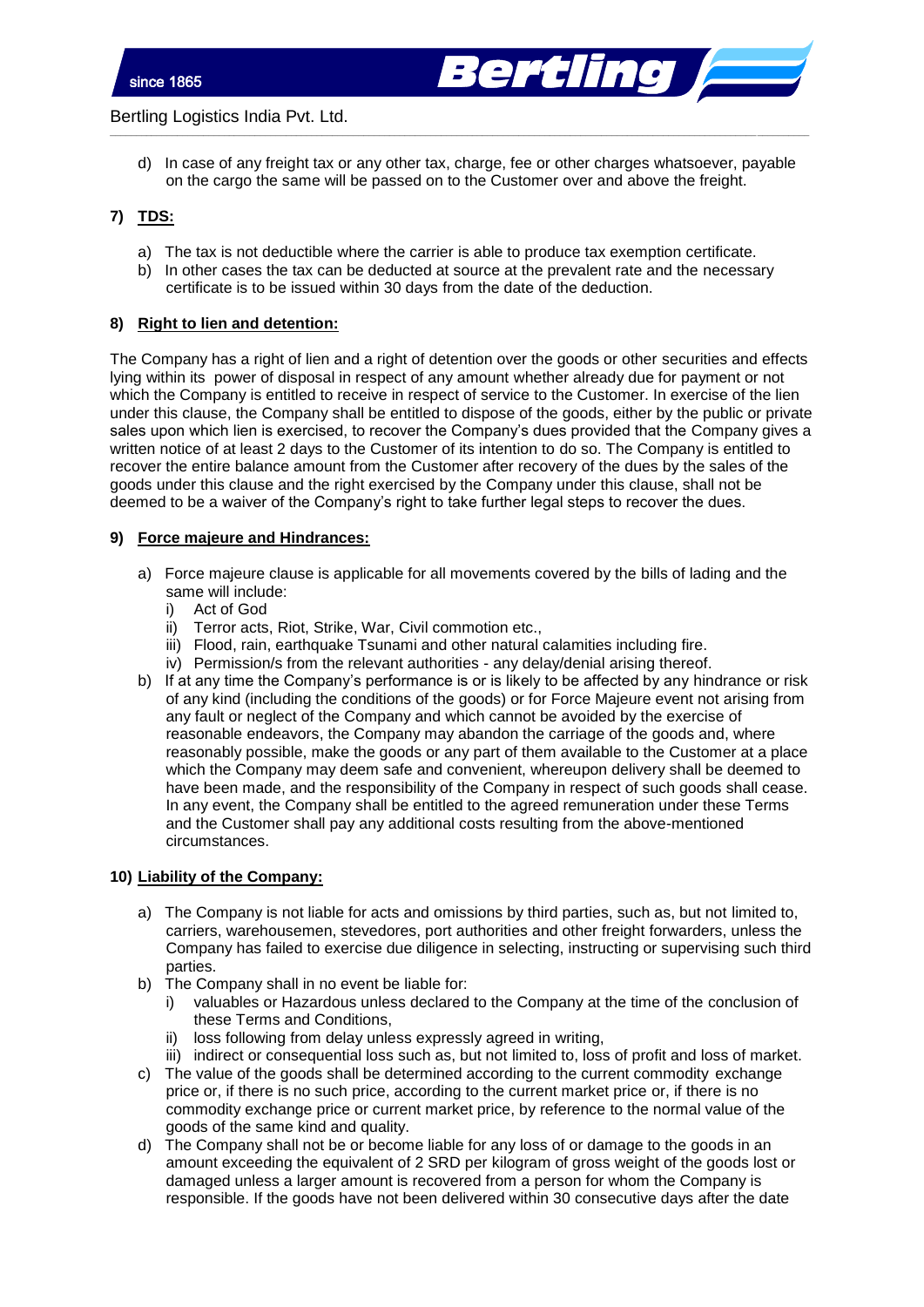

when the goods ought to have been delivered, the claimant may, in the absence of evidence to the contrary, treat the goods as lost.

- e) If the Company is liable in respect of loss following from delay, such liability shall be limited to an amount not exceeding the remuneration relating to the service giving rise to the delay.
- f) For other type of loss, the Company's liability shall not exceed the total amount of USD 500.000,- for each incident unless a larger amount is received from a person for whom the Company is responsible.

\_\_\_\_\_\_\_\_\_\_\_\_\_\_\_\_\_\_\_\_\_\_\_\_\_\_\_\_\_\_\_\_\_\_\_\_\_\_\_\_\_\_\_\_\_\_\_\_\_\_\_\_\_\_\_\_\_\_\_\_\_\_\_\_\_\_\_\_\_\_\_\_\_\_\_\_\_\_\_\_\_\_\_\_\_\_\_\_\_\_\_\_\_\_\_\_\_\_\_\_\_\_\_\_\_\_\_\_\_\_\_\_\_\_\_\_\_\_\_\_\_\_\_\_\_\_\_\_\_\_\_\_\_\_\_

# **11) Exclusions, Assessment and Monetary Limits of Liability**

To the maximum extent permitted by underlying laws, Bertling's liability for damages, losses and other claims arising out of or related to the incorrect Verified Gross Mass (VGM) information declaration or transmission, as may be applicable, shall be limited to the maximum amount of a freight rate for transportation of the container in question.

## **12) Notice**

- a) Unless notice of loss of or damage to the goods, specifying the general nature of such loss or damage, is given in writing to the Company by the person entitled to receive the goods when they are handed over to him, such handing over is prima facie evidence of the delivery of the goods in good order and condition. Where such loss or damage is not apparent, the same prima facie effect shall apply if notice in writing is not given within 6 consecutive days after the day when the goods were handed over to the person entitled to receive them.
- b) With respect to all other loss or damage, any claim by the Customer against the Company arising in respect of any service provided for the Customer or which the Company has undertaken to provide shall be made in writing and notified to the Company within 6 days of the date upon which the Customer became or should have become aware of any event or occurrence alleged to give rise to such claim. Any claim not made and notified as aforesaid shall be deemed to be waived and absolutely barred.
- c) Any or all notice to be given by the Parties hereto to each other under this Agreement shall be in writing and shall be transmitted (a) by registered mail, postage prepaid or by courier service or by personal delivery as elected by the party giving such notice.

## **13) Unforeseen circumstances**

In the event that the Company, in case of unforeseen circumstances, acts in the best interest of the Customer, extra costs and charges have to be borne by the Customer.

## **14) No set-off**

All monies due shall be paid without any reduction or deferment on account of any claim, counterclaim or set-off.

## **15) Information**

The Customer shall be deemed to have guaranteed to the Company the accuracy, at the time the goods were taken in charge by the Company, of all particulars relating to the general nature of the goods, their marks, number, weight, volume and quantity and, if applicable, to the dangerous character of the goods, as furnished by him or on his behalf.

## **16) Indemnification**

- a) Except to the extent that the Company is liable according to the provisions of these Terms, the Customer shall indemnify the Company for all liability incurred in the performance of the freight forwarding services by the Company.
- b) The Customer shall indemnify the Company in respect of any claims of a general nature which may be made on him and shall provide such security as may be required by the Company in this connection.